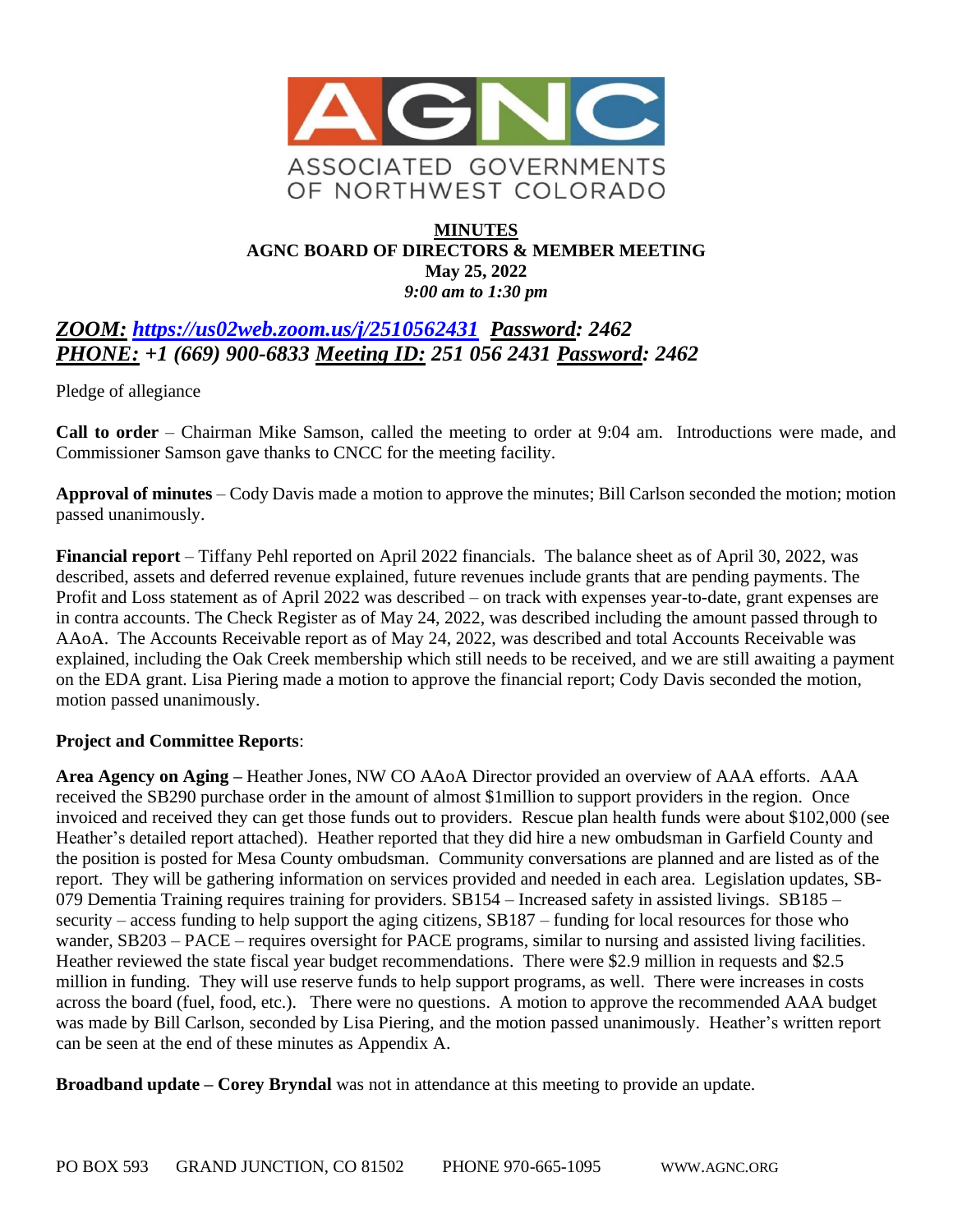**Wolf Creek Reservoir update – Alden Vanden Brink** provided an update for the Rio Blanco Water Conservancy District. Wolf Creek is the preferred alternative of the project titled the White River project. Alden read from the decree regarding water rights, different uses of the water, White River is first in line and junior in the water rights, augmentation and mitigation plan is instrumental in moving forward, rules regarding release of water designed to give project flexibility (very important). There is an Intergovernmental Agreement to develop the plan. Kenney reservoir is emergency backup at this point due to level of water. Geotechnical assessments were discussed on Wolf Creek Reservoir. Environmental plans to protect endangered species were discussed. Regional benefits were discussed including water for species, help stream ecology improve, water to sustain grow and promote the economy, benefits to local properties to make them more valuable, recreation potential, augmentation water, municipal, industry, hydro power, over appropriation source. Permitting was discussed, Alden said they are close but have new requirements as part of the process that are put in place. They have commitments from several local counties and municipalities, and they have unanimous support. NEPA was discussed, and they are close to submitting the application. Public comment is forthcoming. Economics of the project was discussed including sales tax revenue and state funding. They anticipate the project will bring in new revenue and jobs to the region. White River basin is in a water crisis and this project is desperately needed. Dredging Kenney Reservoir would cost \$700 million, and construction of Wolf Creek would cost \$147 million. If the river runs dry, all endangered species would be killed. There is a chance the permits will not be issued by the federal government, but they have done all they can to prepare the application. Bill Carlson asked if the jobs would be temporary. Alden said the construction jobs are temporary, but would create 360 permanent jobs, and then there is the trickledown effect. Samson asked who is in opposition to the program. Alden said it is mostly those who just don't like dams. Kireker asked Alden to follow up with his office with updated documentation.

**Ballot Initiative - Cody Davis** provided an overview of a ballot initiative being considered to reorganize the COGCC to IOGCC. 136 is a constitutional amendment, and 137 is change to statute. Cody would prefer 136 so that it cannot be changed. Cody stated that oil and gas regulation is a good thing, but politics and regulation setting don't mix well. Industry needs to know where the regulations are going to be set to plan for future. Therefore, they are proposing an independent oil and gas commission that is not appointed by the governor, which is then subject to politics. It would be a 6-member board that selects recommended commission members. Board would be 2 democrats, 2 republicans, 2 independents. Then retired judges would select the recommended members. Commission would be as much of an administrative process as possible, with clear rules. Appeals can be made, there would be a robust application for permits, and funding for the commission would be the same. Cody has met with the Title Board to work on this initiative. The title of the initiative must be a single subject issue, and they told Cody the title is not a single subject. They will have to get a decision about the title before they can go out and get signatures and will need approximately 50,000 signatures statewide. They would like AGNC's official support of the initiatives, although the initiatives may not happen until next year at this point. Discussion was had regarding the effect on small communities with the attack on fossil fuels. Matt Kireker talked a little about Sen. Bennet's proposal for funding and how it may help these effected communities. Motion to support the initiatives was made by Bill Carlson, a second was made by Lisa Piering, and it passed unanimously. Cody Davis abstained from the vote.

**National Energy Community Transition Act – Matt Kireker, Office of Senator Bennet** presented information. Closure of the coal production units was discussed ant the loss of tax revenue and the services that would be affected, and then how to diversify. Sen. Bennet wanted to find payment in lieu of taxes for these counties. A bill has been introduced by Sen. Bennet to address these needs. The definition of what qualifies and who would receive the funding was discussed. Some funding would go directly to counties. Another account would be set up for capacity building grants. There would be a 7-to-11-member board to administer the funding with no more than a 1 person majority of political affiliation on the board. The board would be geographically diverse as well. Formula for dispersing the funds was discussed, with economic factors, and eligibility. An entity could ask for an investment from the board for a project within an eligible community, as well. Richard Orf asked a question about the definition of impacted communities and how to keep the energy definition very tight so that all the funds don't go to larger metropolitan areas. He also asked if AGNC would qualify for grants, and Matt said yes. Richard also asked for assistance with grant writing as well. The bill was just introduced two weeks ago. Dianna Orf asked about which committees it was referred to – Matt said it would be Judiciary, which could refer it onto something else. Tony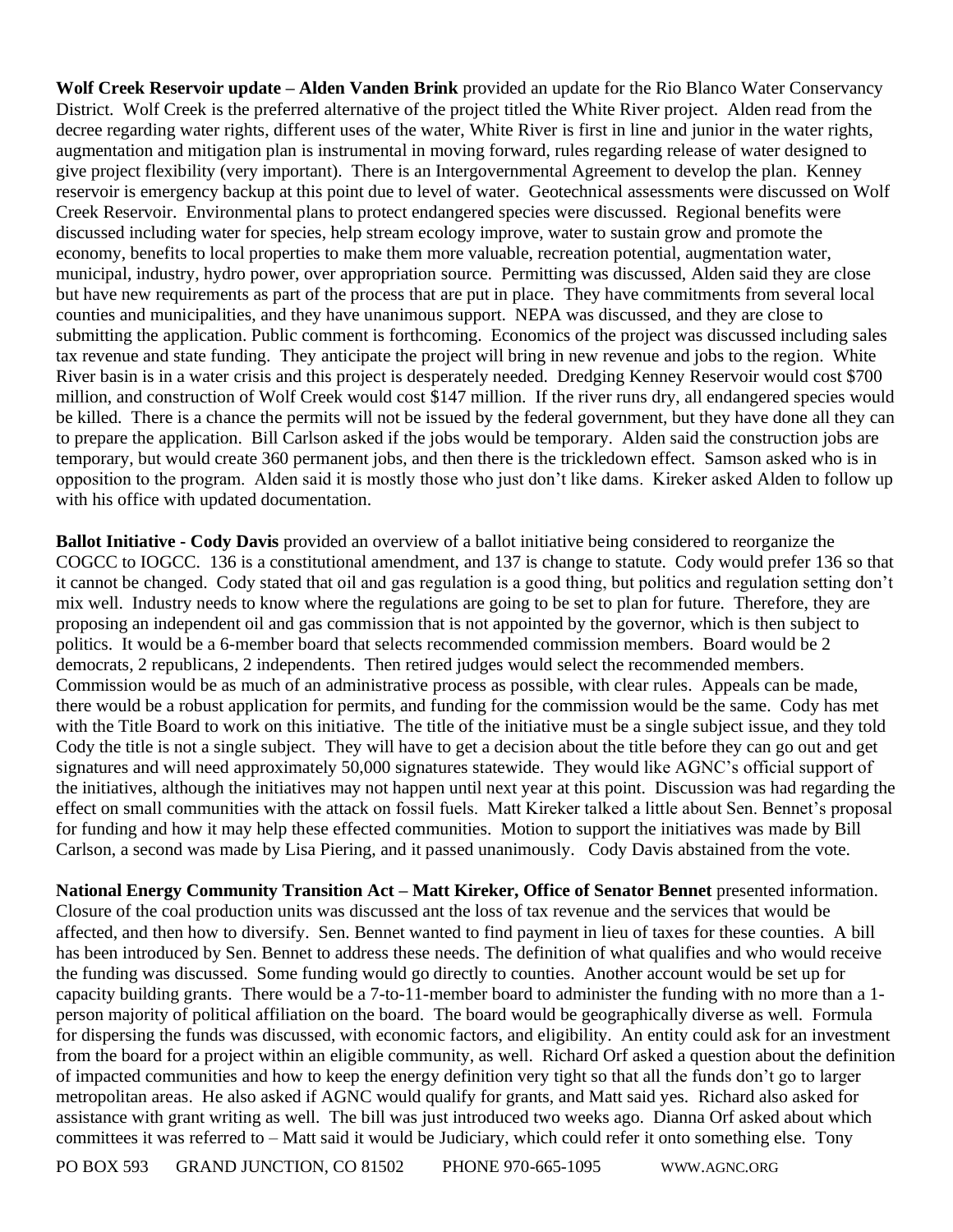Bohrer commented on how Bennet's office has been very accommodating about changing the bill as they have requested. He also commented about concerns with the formula to distribute funds equitably. Rio Blanco County Commissioner Love asked if they had been contacted, and Matt said Commissioner Gates was contacted. Funds would come from oil and gas leasing revenues with \$20 billion newly appropriated one time, invested with annual return anticipated. Mike Samson commented he believes it is a step in the right direction. The look back is 20 years in this bill. Motion was made to support the bill by Tony Bohrer, seconded by no one at this time, so the motion did not pass at this time. Mike Samson commented that Sen. Bennet has been good to work with and asked that he continue to support oil and gas in our nation, and he is disheartened that Sen Hickenlooper has changed his support of oil and gas. Helen Katich from Hickenlooper's office said she will pass on Commissioner Samson's concerns. Larry Elarton spoke about how one of the most valuable resources in the west water is, and how to use hydroelectric, and his concerns about the continued draining of our reservoirs. He would like to see those issues addressed, as well.

#### **AGNC Board meeting was recessed at 10:48am for the AGNC EDD meeting.**

#### **AGNC Board meeting was reconvened at 11:25am.**

**Consideration of Resolution – Mike Samson** discussed a resolution brought forth regarding an I-70 alternative route study proposed by Rep. Boebert. Mike talked about how Cottonwood Pass is not a viable alternative for heavy traffic when I-70 is shut down in Glenwood canyon. A letter of support to conduct a study was presented. McKenna Farley from Rep. Boebert's office spoke about how the bill will be a study with an appropriation section after the study is decided. The study would be funded through DOT existing funding. A motion to pass the letter in support of the resolution was made by Cody Davis, with a second by Bill Carlson, and the motion was passed unanimously.

**NW Colorado Atomic Energy Feasibility Study – Mike Samson** presented to AGNC that Sen. Rankin will be holding a meeting on June  $14<sup>th</sup>$  in Craig to answer questions and encouraged all to attend the meeting if possible. Sen. Rankin has asked AGNC to be the base to the project moving forward. Invitations will be sent out for the June 14<sup>th</sup> meeting. Richard Orf talked about how multiple entities are starting to work on these ideas, and they would like to find a way to make these entities more cohesive and work together towards atomic energy projects.

**Legislative Update and Wrap-Up – Richard and Dianna Orf** gave a PowerPoint presentation regarding the recent legislative session and what was accomplished. AGNC took a position on 67 of the 86 bills evaluated by AGNC. Most movement on bills was during the last 4 days of the session. Richard Orf went through the bills. Air and water quality issues are impacting north Denver metro area, some of the bills reflect this. Transportation bills were discussed. Economic Development bills were discussed, including additional funding for just transition with some concern over the lack of oversight, and how to move forward. The need for smaller communities to access grants was discussed, and the need for grant writers. Richard said the concept of providing for this is moving forward. Tax bills were discussed including tax exemptions and refunds (TABOR). He commented that Bonnie Petersen was helpful in getting the amendments needed for the TABOR refund to technically work. Criminal and Social Justice bills were discussed, and a couple of the bills effectively became studies – Jail Standards Commission and Reduce Justice Involvement for Young Children. Broadband only had 2 bills, and both passed. Big Deal Bills were discussed including collective bargaining which passed on the party line, although the governor has not signed it yet, and veto letters have been sent out. WUI building codes were discussed, and many didn't make it onto a bill this year, but they expect them in the future. Election security was discussed and was heavily amended. Building Greenhouse Gas Emissions was discussed including the attack on local control and was also heavily amended. The Butcher's Bills were discussed including major environmental bills of the past, the centralization of policymaking to state agencies, the threat to coalitions and large associations, and home rule. Looking ahead they will be looking to limit late committees, there will be aggressive campaigning, a loss of senior policymakers, and redistricted/reapportioned regions.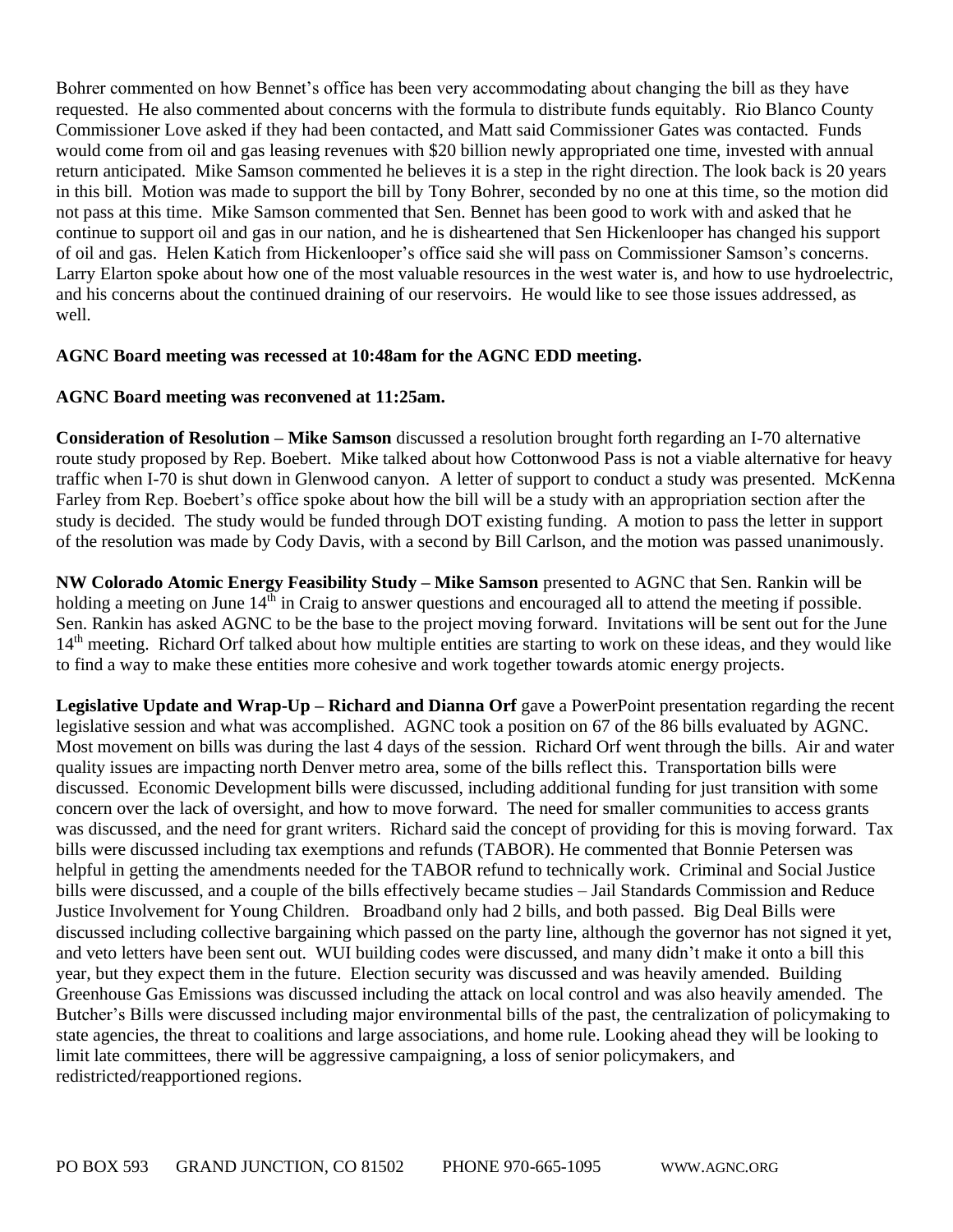#### **Federal Delegate Updates**

Senator Hickenlooper's office - Helen Katich – joined us from Durango via Zoom. She added her email to the chat. They have signed on to resolution to declare small business week. They introduced a group of small business focused bills, including bills increasing minorities and women owned businesses, more resources for businesses to switch to green energy, and incentives for small business retirement savings possible through tax credits, eliminating red tape. CDS season is right now, and they have received a number of requests from the AGNC counties. They are working through the requests now and will be in touch. Infrastructure investment and jobs act – final package went through last November, rural broadband, roads and bridges, etc. They are working closely with Colorado broadband office for distribution to priority projects. Helen stated that it is important to get started early and often with the Colorado broadband office to obtain these funds. Drought and wildfire funds are also available, and they are working closely with federal agencies for deployment of these funds.

Representative Boebert's office - McKenna Farley – nothing too localized since we met a month ago. She said thank you for supporting the I-70 resolution. They have introduced grey wolf bill to delist the wolves which would also ensure that it would not be up for judicial review. It is with the committee on natural resources.

Senator Bennet's office – Matt Kireker – reiterated some of what Helen said about the infrastructure bill. Being on priority lists within your local TPR's is important to get in on this funding. This is over the next 5 years. He was able to talk to the guys from town of Dinosaur at the meeting and emphasized the need for broadband and to connect with the Colorado broadband office. Burn area recovery funds are available through this bill as well. Higher Education Innovation Act would create a 5-year pilot program to look at outcome-based programs that would qualify for federal aid. Matt emphasized that Sen. Bennet wants to support the communities of the western slope.

**Administrative Update –** Mike Samson provided an update on the following topics:

- $\triangleright$  Bill Carlson will be running for municipal league executive committee; voting is June 15<sup>th</sup> and he asked for votes from all municipalities.
- $\triangleright$  Ginny Love attended today for the first time as a newly elected Rio Blanco County Commissioner. She said she was very impressed with her first meeting with us. Mike Samson said that we look forward to seeing her at our meetings.
- $\triangleright$  Keely Ellis from OEDIT was in attendance and is happy to connect with anyone.
- $\triangleright$  The mayor of Dinosaur attended, and the town has a couple of new investors in town that they are excited about.

**New Business –** *Next meeting June 15, 2022, Garfield County Administrative Building Community Room, 195 W. 14th Street, Rifle, CO 81650*

#### **Adjournment – meeting was adjourned at 1:27 pm.**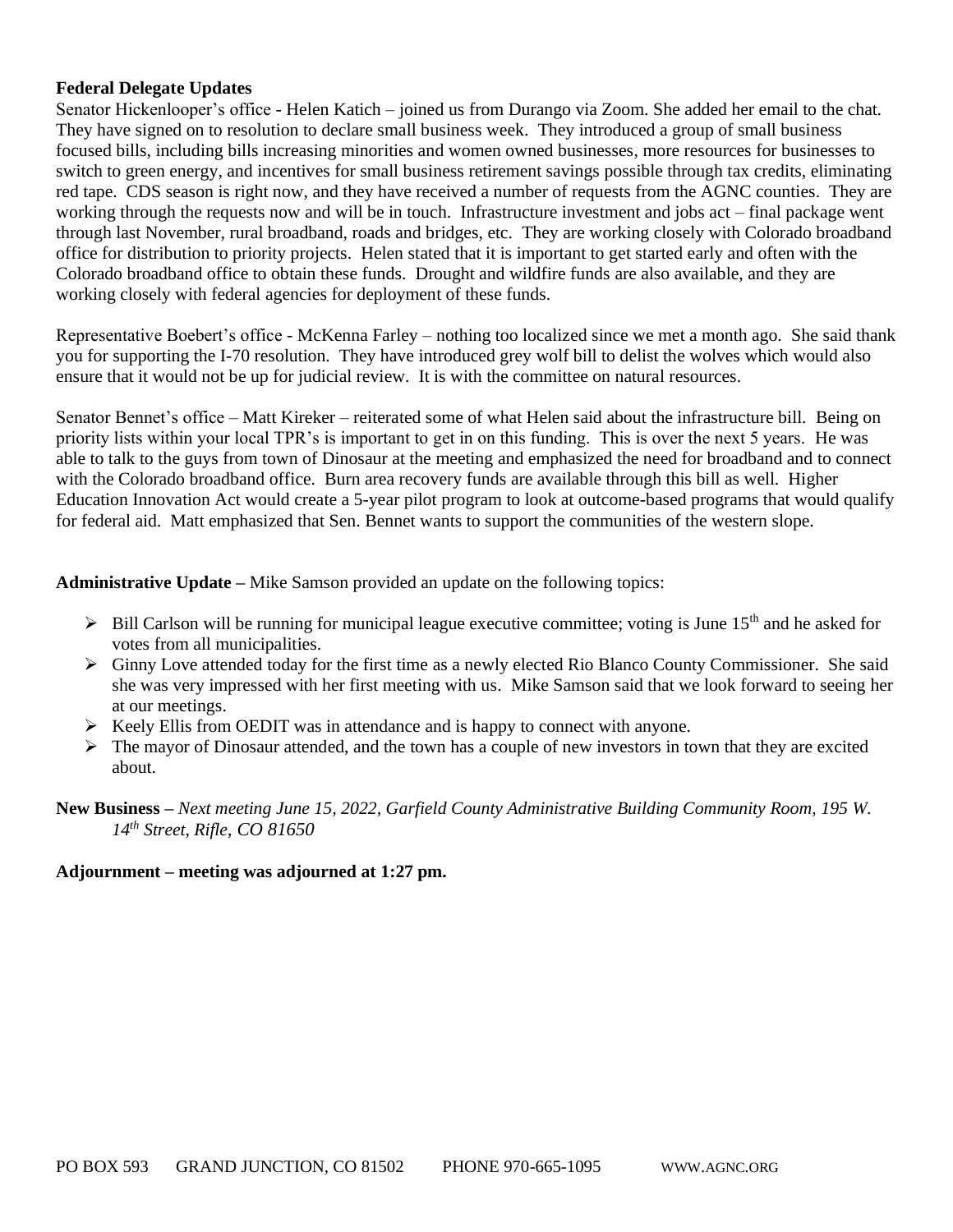# **Attendance:**

| <b>IN PERSON</b>       | <b>VIA ZOOM</b>                     |
|------------------------|-------------------------------------|
| Cheryl Meier           | Christelle Khalaf                   |
| Jeff Tripp             | <b>Ashley Pynes</b>                 |
| <b>Bill Carlson</b>    | <b>Heather Jones</b>                |
| Alden Vanden Brink     | Johnny McFarland                    |
| Larry Elarton          | Brandon Bainer (Kacie Sallee)       |
| <b>Richard Blakely</b> | <b>Shannon Scott</b>                |
| Tim Webber             | Helen Katich - Senator Hickenlooper |
| <b>Lisa Piering</b>    | Jeff Engell - Director SBDC Mesa    |
| Jeannie Caldwell       | Melonie Matarozzo                   |
| McKenzie Webber        | <b>Betsy Bair</b>                   |
| <b>Keely Ellis</b>     | Charles Nye                         |
| Cody Davis             | Drew Kramer                         |
| Tony Bohrer            | Davin Bagdonas                      |
| <b>Ginny Love</b>      | John Bristol - Routt County EDP     |
| Dianna Orf             | Jeremiah Riley                      |
| Richard Orf            | Joshua Riley                        |
| <b>Mike Samson</b>     | Anna Stout - Mayor Grand Junction   |
| <b>Tiffany Pehl</b>    | Joel Riggins - Deserado Mine        |
| Toni Barrett           |                                     |
| Lisa Jones             |                                     |
| <b>Matt Kireker</b>    |                                     |
| McKenna Farley         |                                     |
| <b>Nathan Perry</b>    |                                     |